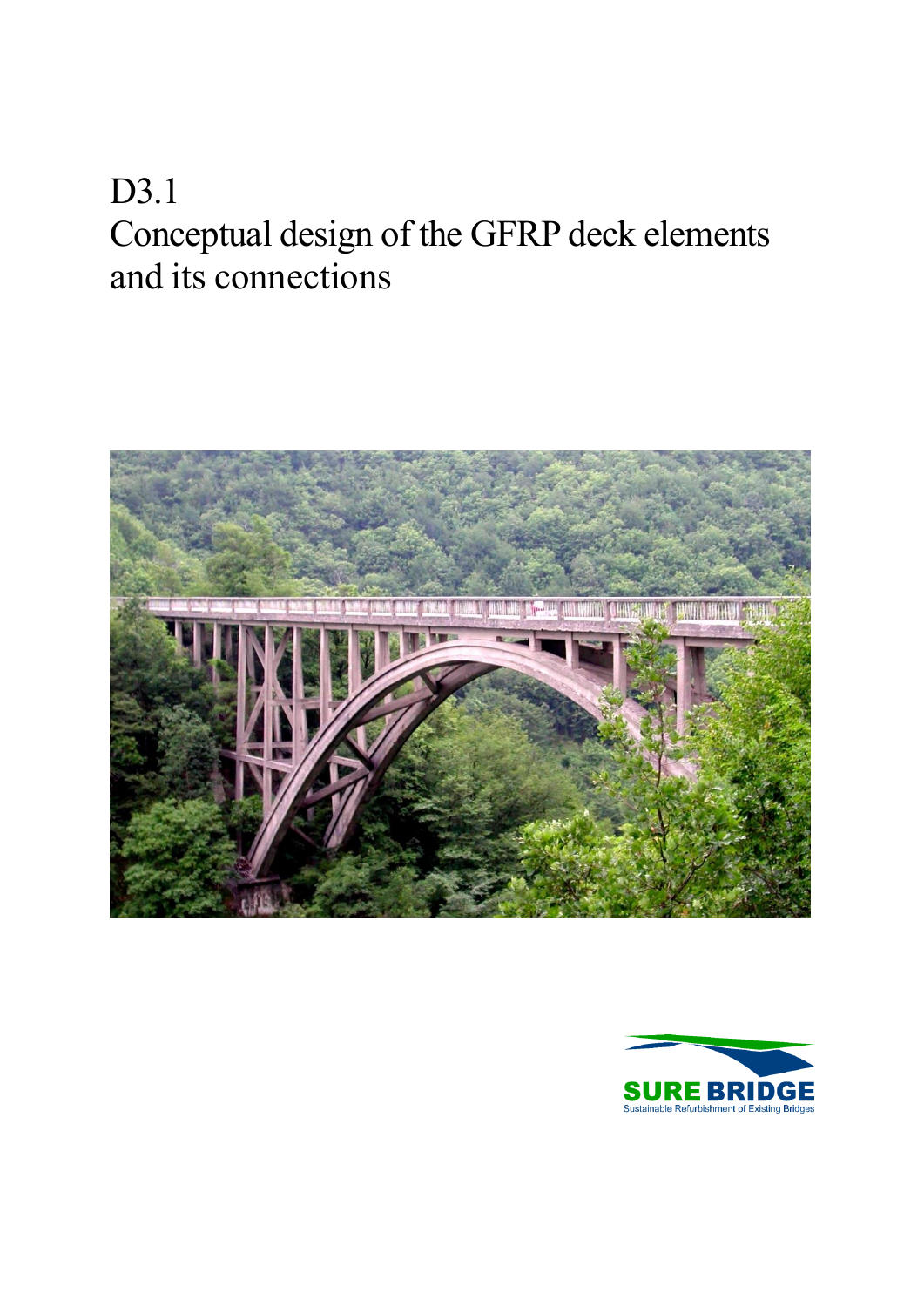

#### D3.1 Conceptual design of the GFRP deck elements and its connections

Colophon Copyright © 2015-2018. All rights reserved. This publication is produced by SUREBRIDGE work group: The main author is: R. Grefhorst Co-authors are: T. Gheorghe

The authors intended not to use any copyrighted material for the publication or, if not possible, to indicate the copyright of the respective object. The copyright for any material created by the authors is reserved. Any duplication or use of objects such as diagrams, sounds or texts in other electronic or printed publications is not permitted without the author's agreement.

The authors are not responsible for the topicality, correctness, completeness or quality of the information provided. Liability claims regarding damage caused by the use of any information provided, including any kind of information which is incomplete or incorrect, will therefore be rejected. If you notice information in this publication that you believe should be corrected or updated, please contact us. We shall try to remedy the problem.

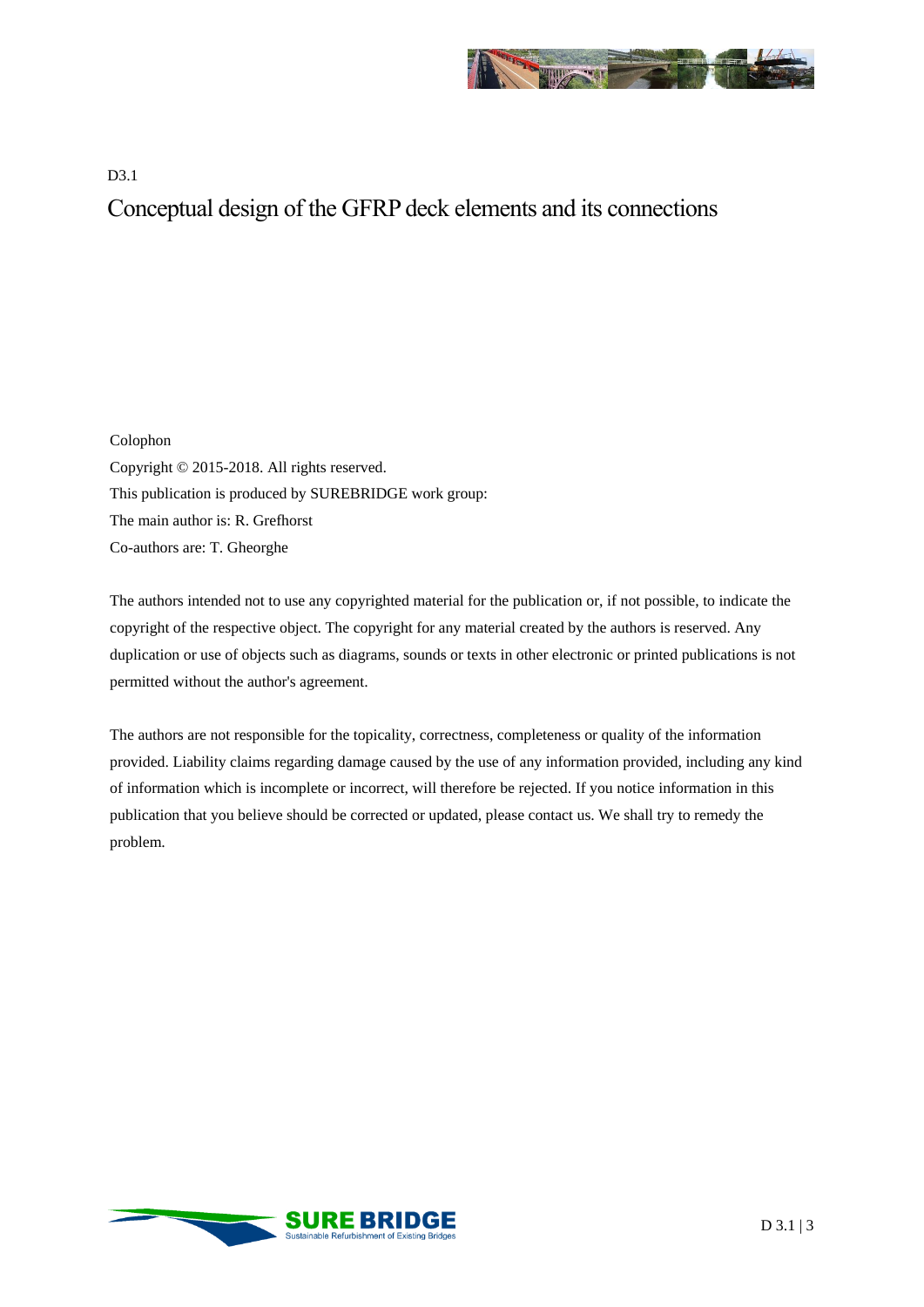

## **Infravation**

The information in this publication does not necessarily represent the view of the Infravation.

*This project has received funding from the European Union's Seventh Framework Programme for research, technological development and demonstration under grant agreement No.* 31109806.0009*.*

*SUREBRIDGE project is co-funded by Funding Partners of The ERA-NET Plus Infravation and the European Commission. The Funding Partners of the Infravation 2014 Call are: MINISTERIE VAN INFRASTRUCTUUR EN MILIEU, RIJKSWATERSTAAT BUNDESMINISTERIUM FÜR VERKEHR, BAU UND STADTENTWICKLUNG, DANISH ROAD DIRECTORATE, STATENS VEGVESEN VEGDIREKTORATET, TRAFIKVERKET – TRV, VEGAGERÐIN, MINISTERE DE L'ECOLOGIE, DU DEVELOPPEMENT DURABLE ET DE L'ENERGIE, CENTRO PARA EL DESARROLLO TECNOLOGICO INDUSTRIAL, ANAS S.p.A., NETIVEI, ISRAEL - NATIONAL TRANSPORT INFRASTRUCTURE COMPANY LTD, FEDERAL HIGHWAY ADMINISTRATION USDOT*

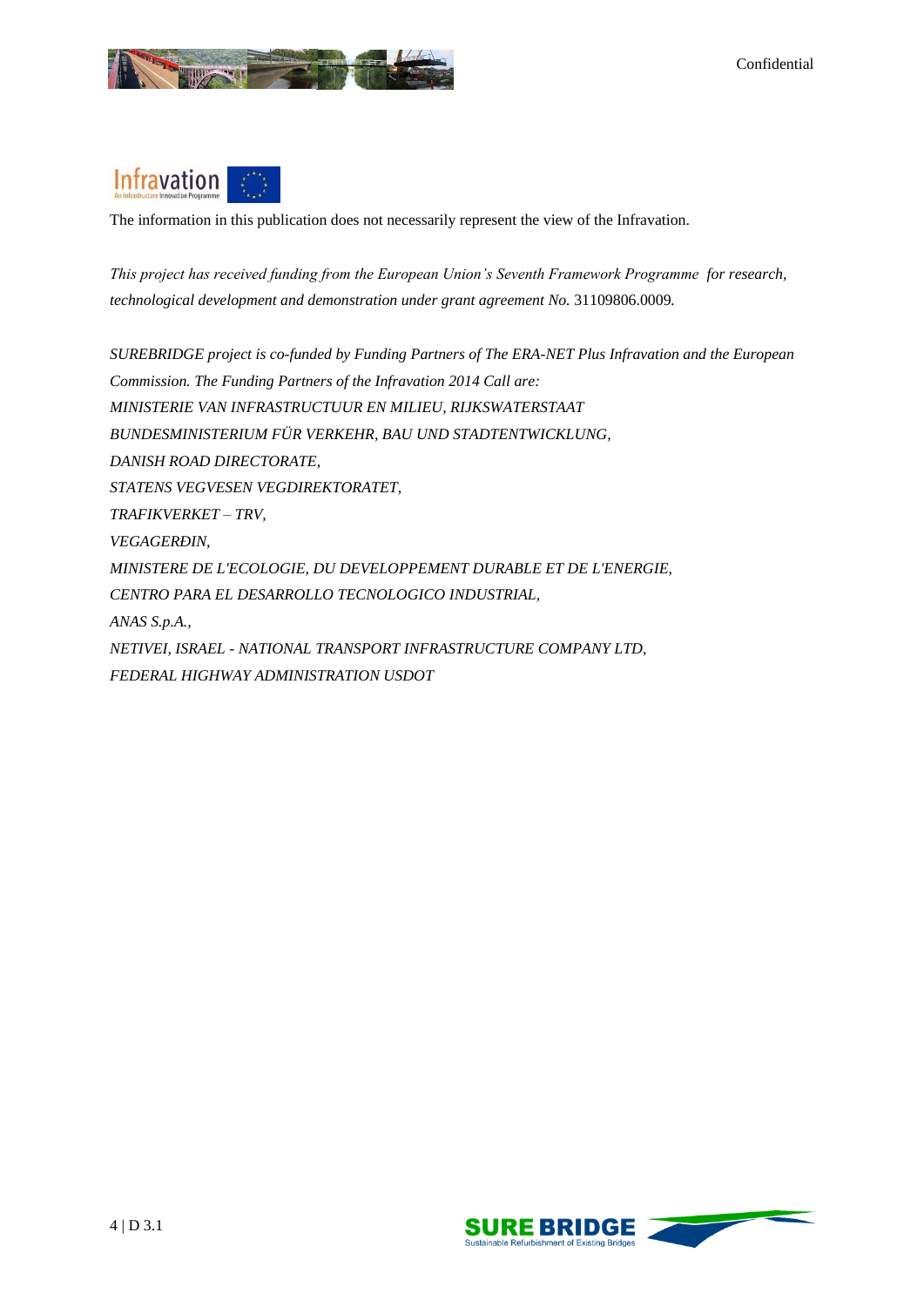

## **Table of contents**

| 1<br>2         |       |  |
|----------------|-------|--|
|                | 2.1   |  |
|                | 2.2   |  |
|                | 2.3   |  |
| 3              |       |  |
|                | 3.1   |  |
|                | 3.2   |  |
|                | 3.3   |  |
| $\overline{4}$ |       |  |
|                | 4.1   |  |
|                | 4.2   |  |
|                | 4.3   |  |
|                | 4.4   |  |
| 5              |       |  |
|                | 5.1   |  |
|                | 5.2   |  |
|                | 5.3   |  |
|                | 5.4   |  |
|                | 5.4.1 |  |
|                | 5.4.2 |  |
|                | 5.4.3 |  |
|                | 5.5   |  |
|                | 5.5.1 |  |
|                | 5.5.2 |  |
|                | 5.5.3 |  |
|                | 5.5.4 |  |
|                | 5.5.5 |  |
| 6              |       |  |
|                | 6.1   |  |
|                | 6.2   |  |
|                | 6.2.1 |  |
|                | 6.2.2 |  |
|                | 6.3   |  |
|                | 6.3.1 |  |
|                | 6.3.2 |  |
|                | 6.3.3 |  |

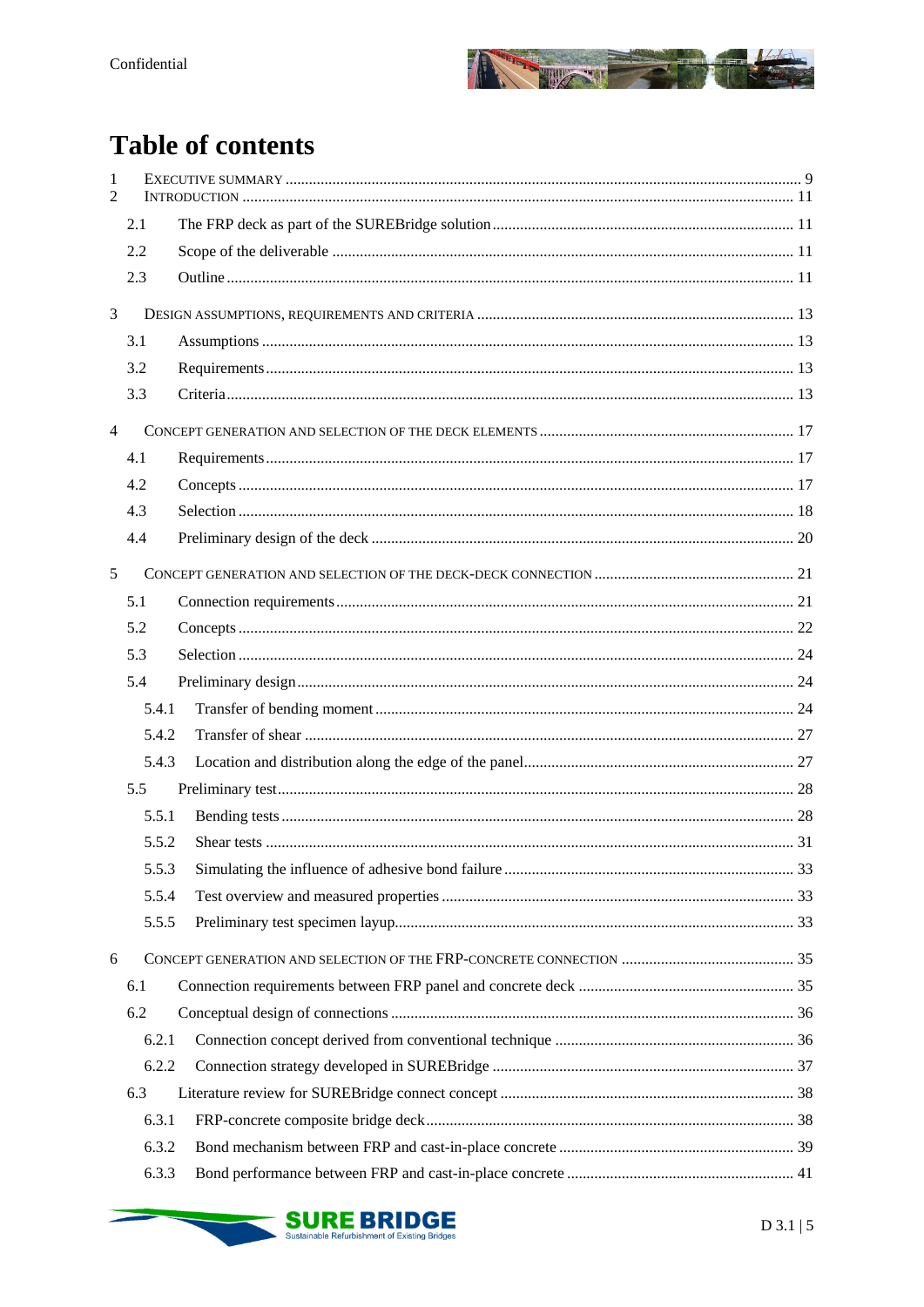#### Confidential



| 6.3.4       |  |
|-------------|--|
| 6.4         |  |
| 6.4.1       |  |
| 6.4.2       |  |
| 6.4.3       |  |
| 6.4.4       |  |
| 6.5         |  |
| 7           |  |
| 7.1         |  |
| 7.2         |  |
| 7.3         |  |
| 7.4         |  |
| 7.5         |  |
| 7.5.1       |  |
| 7.5.2       |  |
| 7.5.3       |  |
| 7.5.4       |  |
| 7.5.5       |  |
| 8           |  |
| 9           |  |
| APPENDIX A. |  |
| A.1.        |  |
| A.2.        |  |
| A.3.        |  |
| A.4.        |  |
| A.5.        |  |
| A.6.        |  |
| APPENDIX B. |  |
| B.1.        |  |
| B.1.1.      |  |
| B.1.2.      |  |
| B.1.3.      |  |
| B.2.        |  |
| B.2.1.      |  |
| B.2.2.      |  |
| B.3.        |  |
| B.3.1.      |  |
| B.3.2.      |  |
| B.3.3.      |  |
| <b>B.4.</b> |  |

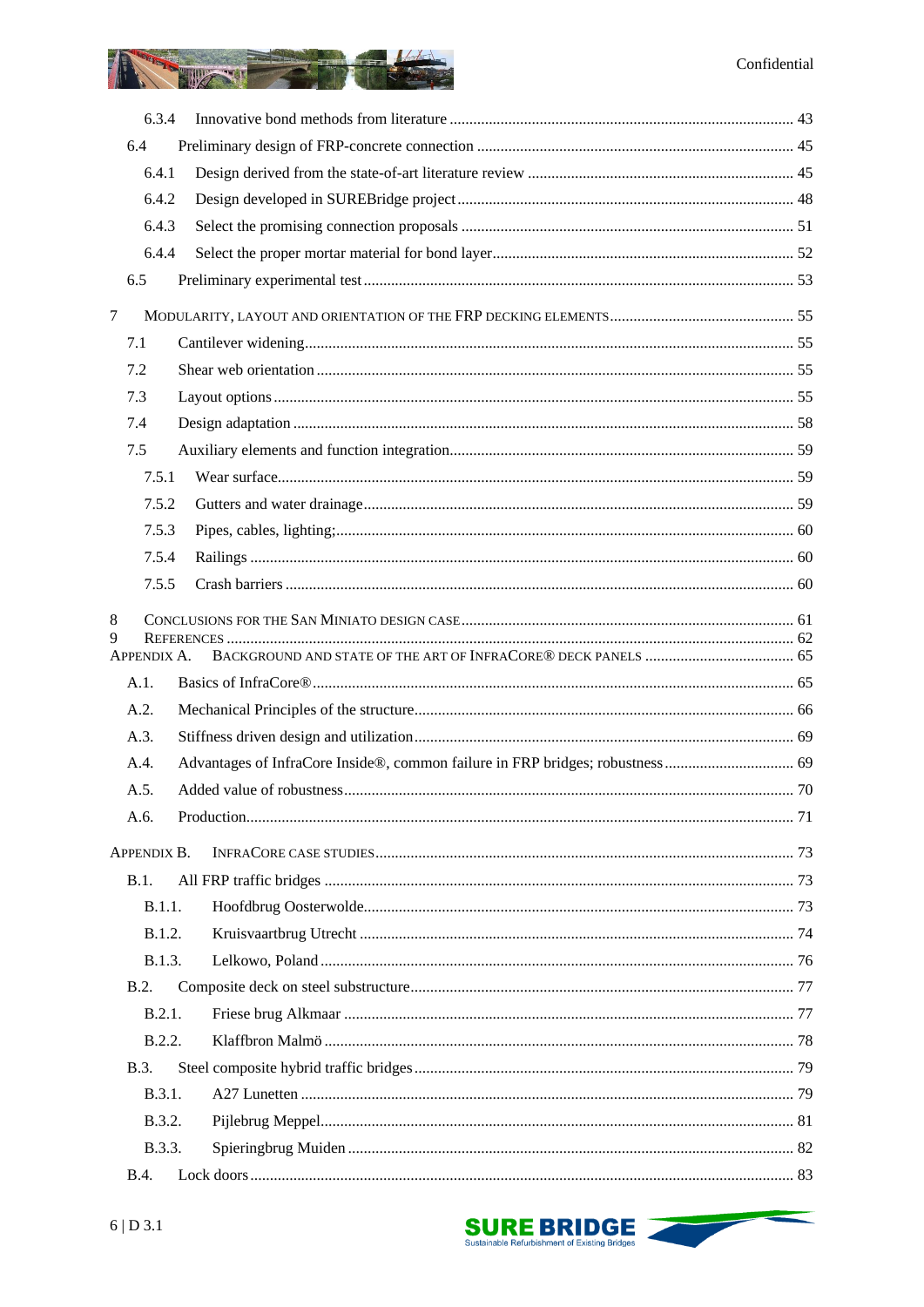

| B.4.1.                                                                                           |  |  |  |  |  |  |  |
|--------------------------------------------------------------------------------------------------|--|--|--|--|--|--|--|
| <b>B.4.2.</b>                                                                                    |  |  |  |  |  |  |  |
| B.5.                                                                                             |  |  |  |  |  |  |  |
| B.5.1.                                                                                           |  |  |  |  |  |  |  |
| B.5.2.                                                                                           |  |  |  |  |  |  |  |
|                                                                                                  |  |  |  |  |  |  |  |
| C.1.                                                                                             |  |  |  |  |  |  |  |
| C.1.1.                                                                                           |  |  |  |  |  |  |  |
| C.1.2.                                                                                           |  |  |  |  |  |  |  |
| C.1.3.                                                                                           |  |  |  |  |  |  |  |
| C.2.                                                                                             |  |  |  |  |  |  |  |
| C.2.1.                                                                                           |  |  |  |  |  |  |  |
| C.2.2.                                                                                           |  |  |  |  |  |  |  |
| C.3.                                                                                             |  |  |  |  |  |  |  |
| C.4.                                                                                             |  |  |  |  |  |  |  |
| C.5.                                                                                             |  |  |  |  |  |  |  |
| C.6.                                                                                             |  |  |  |  |  |  |  |
| C.7.                                                                                             |  |  |  |  |  |  |  |
| APPENDIX D.                                                                                      |  |  |  |  |  |  |  |
| $D.1$ .                                                                                          |  |  |  |  |  |  |  |
| D.2.                                                                                             |  |  |  |  |  |  |  |
| D.3.                                                                                             |  |  |  |  |  |  |  |
| APPENDIX E. PRINCIPAL LAMINATE LAYUP OF THE INFRACORE DECK AND MATERIAL DATA FOR FE ANALYSIS 105 |  |  |  |  |  |  |  |
| E.1.                                                                                             |  |  |  |  |  |  |  |
| E.2.                                                                                             |  |  |  |  |  |  |  |